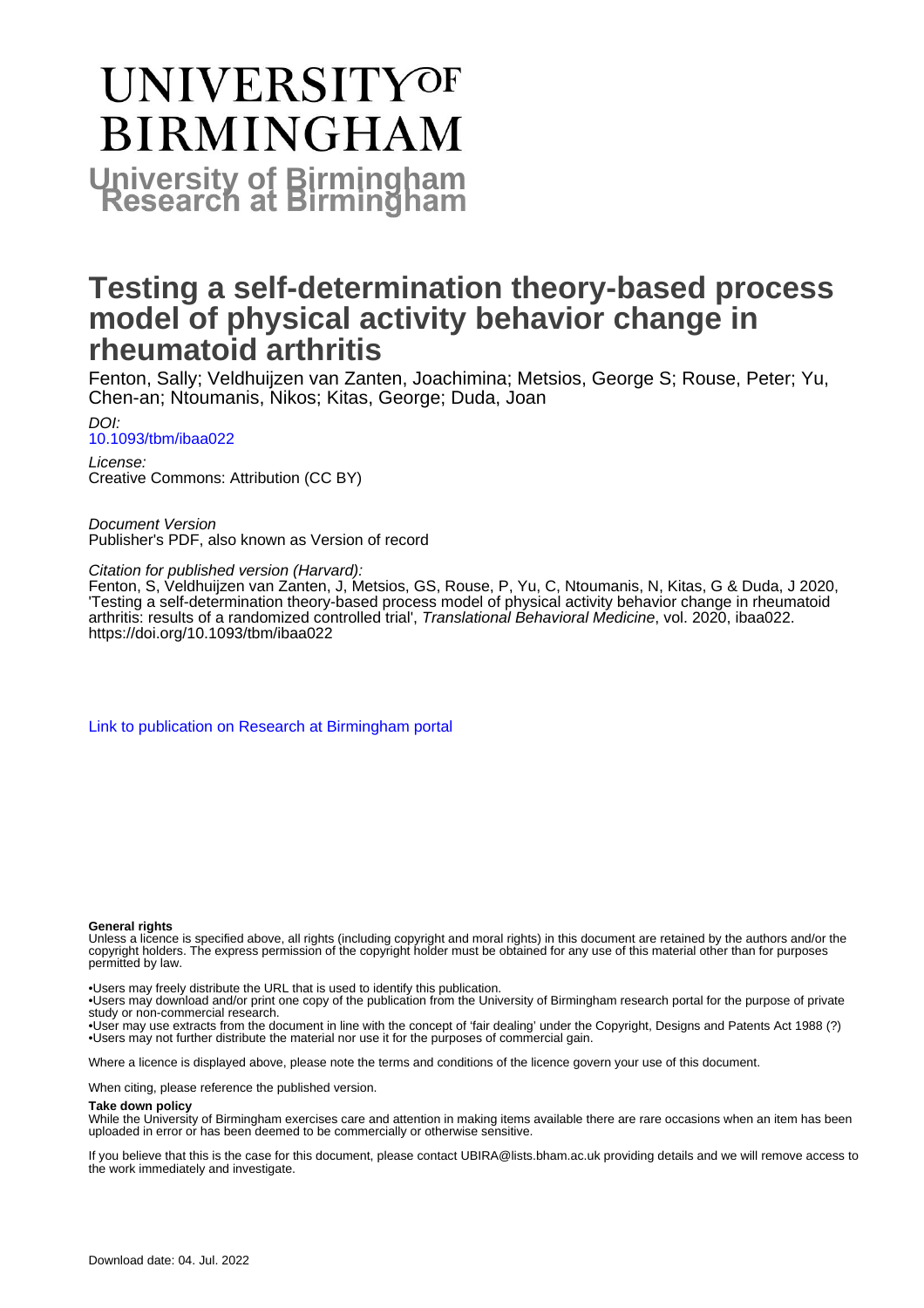## **ORIGINAL RESEARCH**

# **TBM**

## Testing a self-determination theory-based process model of physical activity behavior change in rheumatoid arthritis: results of a randomized controlled trial

Sally A. M. Fenton,<sup>[1](#page-1-0)2,®</sup> Jet JCS Veldhuijzen van Zanten,<sup>1[,2](#page-1-1)</sup> George S. Metsios[,](http://orcid.org/0000-0002-3732-1348)<sup>[2,](#page-1-1)[3](#page-1-2)</sup> Peter C. Rouse,<sup>[4](#page-1-3)</sup> Chen-an Yu,<sup>1</sup> Nikos Ntoumanis,<sup>[5](#page-1-4)</sup> George D. Kitas,<sup>[1](#page-1-0)[2](#page-1-1)'</sup> Joan L. Duda<sup>1</sup>

<span id="page-1-0"></span><sup>1</sup>School of Sport, Exercise and Rehabilitation Sciences, University of Birmingham, Birmingham B15, 2TT, UK

<span id="page-1-1"></span><sup>2</sup>Department of Rheumatology, Russells Hall Hospital, Dudley Group NHS Foundation Trust, Dudley DY1 2HQ, UK

<span id="page-1-2"></span><sup>3</sup>Faculty of Education, Health and Wellbeing, University of Wolverhampton, West Midlands WV1 1LY, UK

<span id="page-1-3"></span>4 Department for Health, University of Bath, Bath BA2, 7AY, UK

<span id="page-1-4"></span>5 Physical Activity and Well-Being Research Group, School of Psychology, Curtin University, Perth WA 6845, Australia

#### Correspondence to: Sally A. M. Fenton, [s.a.m.fenton@bham.](mailto:s.a.m.fenton@bham.ac.uk?subject=) [ac.uk](mailto:s.a.m.fenton@bham.ac.uk?subject=)

Cite this as: TBM 2020;XX:XX–XX doi: 10.1093/tbm/ibaa022

© The Author(s) 2020. Published by Oxford University Press on behalf of the Society of Behavioral Medicine.

This is an Open Access article distributed under the terms of the Creative Commons Attribution License [\(http://](http://creativecommons.org/licenses/by/4.0/) [creativecommons.org/licenses/](http://creativecommons.org/licenses/by/4.0/) [by/4.0/](http://creativecommons.org/licenses/by/4.0/)), which permits unrestricted reuse, distribution, and reproduction in any medium, provided the original work is properly cited.

#### **Abstract**

Physical inactivity is prevalent in rheumatoid arthritis (RA) patients, increasing the risk of poor physical health and compromised well-being. Interventions are therefore required to support physical activity (PA) behavior change in this population. This study examined whether a self-determination theory (SDT) based exercise intervention for people with RA, increased autonomous motivation for PA and in turn, moderate-to-vigorous PA (MVPA) and subjective vitality RA patients ( $n = 115$ ) were randomized to a 3-month SDT-based psychological intervention + RA-tailored exercise program (experimental group,  $n = 59$ ) or a RA-tailored exercise program only (control group,  $n = 56$ ). During the program, the SDTbased intervention group received one-on-one consultations with a PA advisor trained in delivering strategies to promote autonomous motivation for PA. Well-established questionnaires assessed autonomous and controlled motivation for PA, MVPA (min/week), and subjective vitality at baseline (T1) and 3 months (T2). Path analysis examined the hypothesized theoretical process model. The model demonstrated an excellent fit to the data ( $n = 70$ ,  $\chi^2$  (26) = 28.69,  $p = .33$ , comparative fit index = 0.99, root square mean error of approximation = 0.04). The intervention corresponded to higher autonomous motivation and lower controlled motivation for PA at T2, after controlling for T1 autonomous and controlled motivation. In turn, changes in autonomous motivation from T1 to T2 significantly positively predicted changes in MVPA and subjective vitality. Results suggest an SDT based psychological intervention comprising autonomy-supportive strategies for PA predicted greater reported autonomous reasons for PA in RA patients participating in a tailored 3-month exercise program. Increased autonomous motivation linked to increased engagement in MVPA and feelings of vitality in these patients.

#### **Keywords**

Rheumatoid arthritis, Self-determination theory, Autonomous motivation, Physical activity, Subjective vitality, Randomized controlled trial

Rheumatoid arthritis (RA) is an autoimmune disease affecting approximately 0.2%–1% of the adult population worldwide [[1](#page-11-0), [2\]](#page-11-1). In RA, persistent synovial inflammation manifests as joint pain and swelling, leading to musculoskeletal deterioration and disability. In addition, chronic high-grade systemic inflammation incites other extra-articular disease

#### Implications

Practice: The provision of autonomy-supportive strategies in the health care setting can support the adoption of more physically active lifestyles and improved psychological well-being among people living with rheumatoid arthritis, through promoting more autonomous reasons for engagement.

Policy: Policymakers who want to promote more active lifestyles as an avenue disease management should explore (i) how frontline health care professionals can be effectively trained in approaches to support autonomous motivation for physical activity or (ii) consider how specialized physical activity behavior change professionals can be integrated into health care pathways.

Research: Future research should confirm the potential value of autonomy-supportive interactions as a strategy to promote physical activity and improve psychological well-being among other clinical populations.

manifestations, such as cardiovascular disease (CVD). The health burden of RA also means people living with this chronic disease are at significantly increased risk of compromised psychological well-being [\[3](#page-11-2)].

Physical activity (PA) is recommended for the management of RA outcomes [[4\]](#page-11-3). Both prospective and experimental studies indicate higher levels of PA engagement to lead to improvements in inflammatory disease activity, physical function, CVD risk, and psychological health [4–7]. However, research suggests that people living with RA participate in very low levels of PA, especially at the intensity required to accrue health benefits—that is, moderateto-vigorous PA (MVPA; ≥3 metabolic equivalents) [[8,](#page-12-0) [9\]](#page-12-1). Common barriers to PA reported by RA patients are pain, fatigue, and fear of causing further joint damage [\[10\]](#page-12-2), despite conclusive evidence that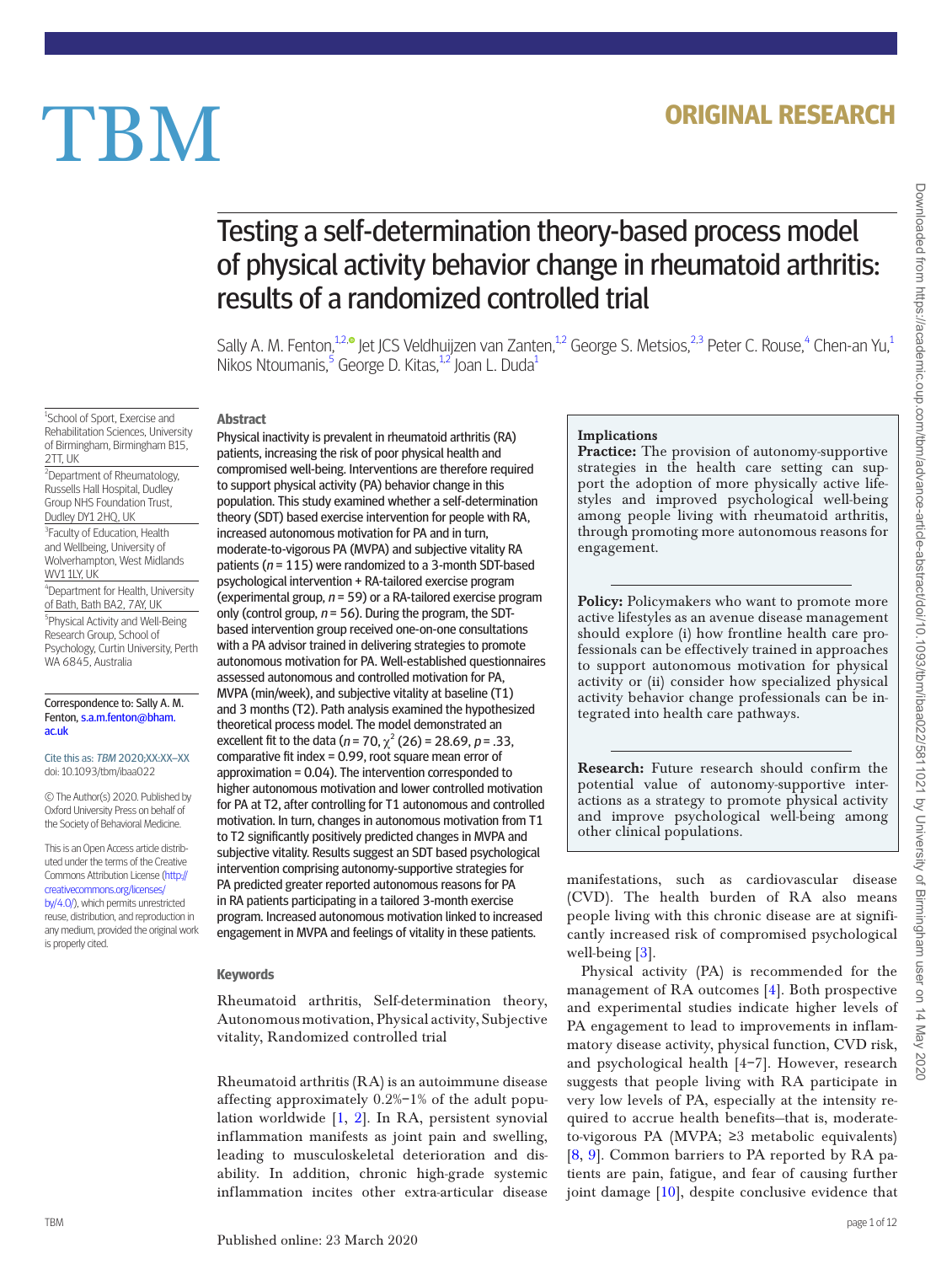PA is safe in this population [[11](#page-12-3)]. With this in mind, there is a great requirement for behavioral interventions that can better support people living with RA to participate in MVPA, in order to improve their physical and mental health.

For interventions to be effective, it is essential they target factors (i.e., determinants) that influence PA behavior [[12](#page-12-4), [13](#page-12-5)]. Psychological theories provide systematic frameworks to identify potential determinants and to also evaluate the cognitive and affective mechanisms through which these determinants may act to encourage behavioral change [[13](#page-12-5)]. In this regard, self-determination theory (SDT) [\[14,](#page-12-6) [15](#page-12-7)] has been successfully applied to health behavior change interventions—including those targeting PA [16–18].

A fundamental concept of SDT is the assumption that the social environment is central to an individual's quality of motivation to engage in a behavior [[14\]](#page-12-6). Specifically, SDT proposes that social environments that support autonomy in regards to the target behavior (e.g., provide choices and options) will foster more autonomous motivation toward engagement [[14,](#page-12-6) [19\]](#page-12-8). Autonomous motivation reflects intrinsic (e.g., fun, enjoyment) and/or personally identified reasons (e.g., perceived health benefits) for behavioral engagement and is often associated with adaptive cognitive, affective, and behavioral outcomes [[19](#page-12-8)]. In contrast, more controlling environments

undermine autonomous motivation, leading to controlled motivation whereby more introjected and external reasons guide engagement in a behavior (e.g., avoidance of shame and guilt, pressure from others). As a result, maladaptive cognitive, affective, and be-havioral outcomes are likely to occur [\[14](#page-12-6)].

SDT advocates enhanced autonomous motivation as a psychological "process of change." That is, strategies to promote autonomous motivation—such as the provision of autonomy—are assumed to relate to a subsequent positive change in targeted outcomes (e.g., PA, [Fig. 1a\)](#page-2-0) [\[17,](#page-12-9) [19\]](#page-12-8). In the context of PA intervention, examples of autonomy-supportive strategies that aim to facilitate more identified reasons for PA engagement include discussing participants' exercise/PA history and eliciting and acknowledging previous experiences and emotions toward PA, sharing information regarding the benefits of PA that are likely to be salient to the individual, ensuring discussions are tailored so they are personally meaningful to the individual (e.g., providing rationale), and encouraging reflection on the links between PA and personally meaningful life goals or events.

Intervention studies conducted to promote PA in non-RA populations have employed such strategies and consistently demonstrate support for the role of autonomy support and ensuing autonomous motivation, as key psychological processes underlying



<span id="page-2-0"></span>**Fig 1** | The SDT process model for health behavior change in intervention research (a) and hypothesized model (b). Arrows (b) indicate all associations tested in the hypothesized model. Symbols indicate the direction of the associations.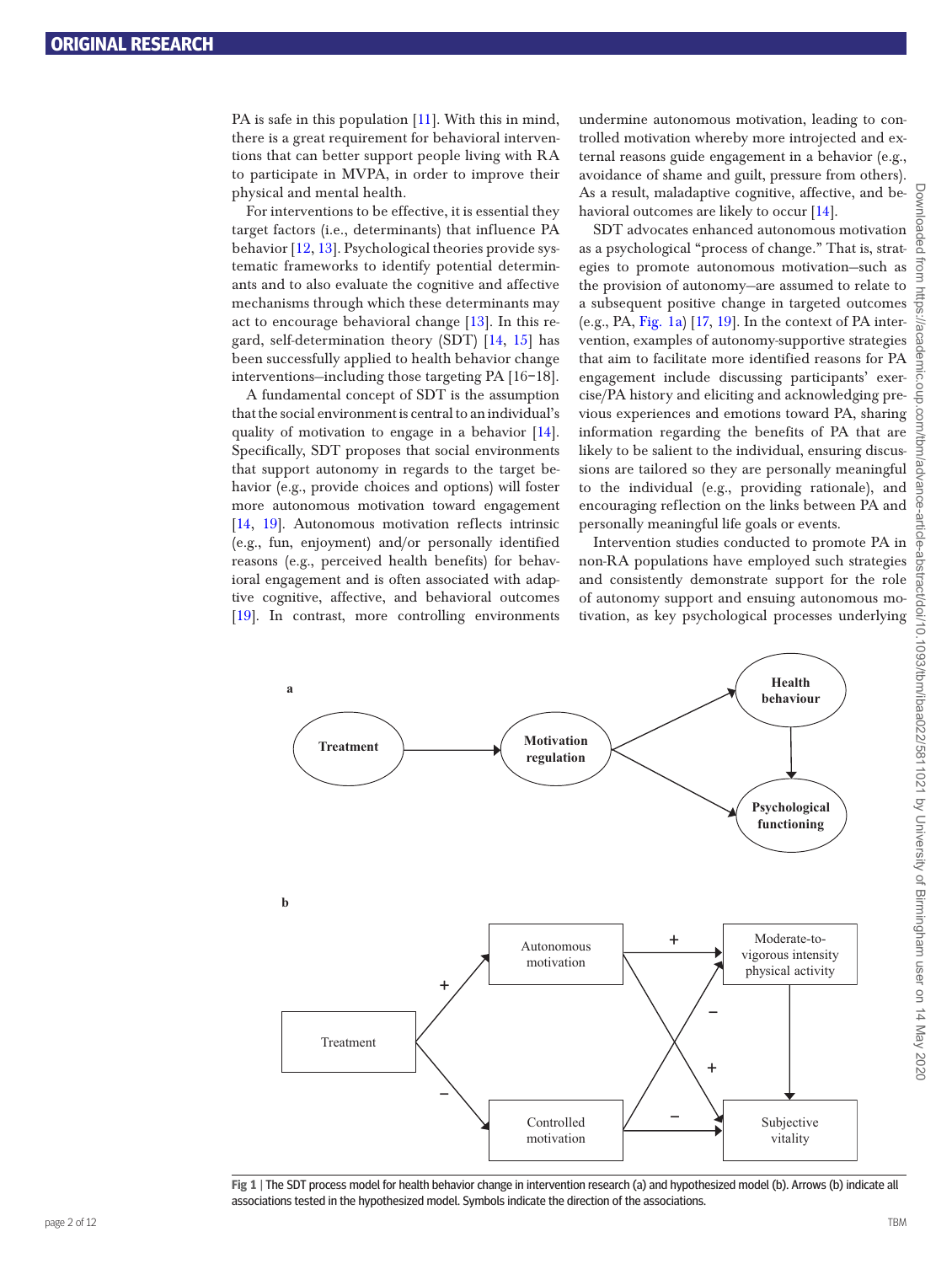positive PA behavior change [[17](#page-12-9), [18](#page-12-10)]. For example, a randomized controlled trial (RCT) demonstrated that primary care patients receiving an autonomysupportive brief consultation from their General Practitioner, followed by 3-month SDT-based coun seling from an exercise counselor, exhibited greater autonomous motivation and self-reported PA 3 months after the intervention [\[20](#page-12-11)]. Analysis of the psychological "processes of change" also revealed that mid-program levels of autonomous motivation toward PA mediated the increases in PA levels ob served at the end of the program. Similarly, an SDTbased weight management program for women, in which health care providers were trained to deliver autonomy-supportive weight-loss sessions (focused promoting a healthy diet and PA), demonstrated in creased autonomous motivation toward PA following the intervention [\[21\]](#page-12-12). In turn, enhanced autonomous motivation was found to encourage higher PA in the intervention group, supporting the change mechan isms hypothesized by SDT [\(Fig. 1a\)](#page-2-0). However, for people with RA, the role of interventions centered on the delivery of autonomy-supportive strategies (e.g., within the health care setting) to promote au tonomous motivation for, and engagement in, PA has not been examined.

In addition to the potential implications for PA, extant observational research has highlighted other positive concomitants of autonomous motivation, including psychological well-being [[22\]](#page-12-13). For ex ample, studies have revealed autonomy-supportive strategies and resulting autonomous motivation to ward PA to associate with reduced prevalence of de pressive symptoms and improved subjective vitality in people with RA [\[23](#page-12-14)], patients on exercise referral [[24\]](#page-12-15), and physically inactive adults [\[25](#page-12-16)].

Subjective vitality (e.g., feeling alive, full of en ergy and spirit) indicates the extent to which an individual is experiencing *eudaimonic* well-being, a positive indicator of optimal functioning and psy chological health [[26,](#page-12-17) [27\]](#page-12-18). Subjective vitality is con sidered to stem from an internal locus of causality, which is influenced by both physical and psycho logical factors [\[28](#page-12-19)]. For example, in the context of RA, an individual's rheumatic pain (physical factor) may interfere with feelings of energy, but their de gree of subjective vitality will influence their perception and perceived ability to cope with such adverse experiences. That is, a higher strength of vitality may act as a buffer to the physical challenges resulting from RA, representing energy that can be harnessed or regulated for purposive actions [[26,](#page-12-17) [28](#page-12-19)]. Subjective vitality may therefore be an indicator of overall psychological functioning in people living with rheumatic disease. Indeed, a recent study in RA demonstrated significant positive associations between subjective vitality with quality of life and significant negative associations with fatigue, anx iety, and depression [\[26](#page-12-17)].

In summary, there are convincing theoretical and empirical reasons for employing SDT as a theoretical framework on which to develop and evaluate a PA intervention to be applied within the RA health care setting. Indeed, current evidence suggests that  $\frac{6}{9}$ interventions targeting autonomous motivation for PA as a psychological "process of change" may have the potential for encouraging PA and improving psychological well-being in this patient group. In response, we developed a 3-month SDT-based exerresponse, we developed a 3-month SD I-based exercise intervention for people living with RA, with the  $\frac{1}{60}$ aim of promoting autonomous motivation for PA and, in turn, encouraging the adoption of MVPA and improving related psychological well-being. The SDT-based intervention was tested via an RCT, the protocol of which is detailed elsewhere [\[29](#page-12-20)]. Here, we test an SDT-based theoretical process model of change to examine the effects of the intervention on the targeted psychological process of change (i.e., autonomous motivation for PA) and related outcomes. Specifically, we tested a model to examine whether autonomy-supportive interactions with an SDT-trained behavior change counselor would posi tively predict changes in autonomous motivation toward PA and, in turn, encourage higher MVPA and increased subjective vitality, at the end of the 3-month exercise program ([Fig. 1b](#page-2-0)).

#### **METHODS**

Patients diagnosed with RA [[30\]](#page-12-21) were recruited from Rheumatology outpatient clinics at Russells Hall Hospital (Dudley, UK), between March 2010 and April 2014 (ISRCTN04121489). Exclusion criteria were recent joint surgery (preceding 6 months), fibromyalgia, and co-morbidity incom patible with exercise as per American College of Sports Medicine guidelines. Eligible participants provided informed consent and were randomized to  $\sqrt{\xi}$ the experimental or control group (stratified based  $\frac{1}{2}$ on gender, by a third party [Cancer Clinical Trials  $\frac{3}{2}$ Unit, University of Birmingham]). All randomized participants (both experimental and control) were  $\frac{a}{n}$  invited to participate in a 3-month exercise program in a local gym, tailored for people living with RA. Participants in the experimental group also received an invited to participate in a 3-month exercise program in a local gym, tailored for people living with RA. Participants in the experimental group also received an SDT-based psychological intervention to support autonomous motivation for engagement in PA [\[29](#page-12-20)].

#### Exercise program (all participants)

The content of the exercise sessions was individualized and based on participants' pre-intervention cardio-respiratory fitness (CRF) and physical abil - ities [[7](#page-12-22)]. Full details of the exercise program are described elsewhere [ [7](#page-12-22), [29](#page-12-20)]. In brief, participants were advised to complete  $3 \times 30$  min exercise sessions per week (two in the gym + one at home, both at 60%–70% Heart Rate max). Participants completed at least one induction session in the gym until they

lash  $\overline{a}$ 

Downloaded from https://academic.oup.com/tbm/advance-article-abstract/doi/10.1093/tbm/ibaa022/5811021 by University of Birmingham user on 14 May 2020

abstract/doi/10.1093/tbm/ib

SO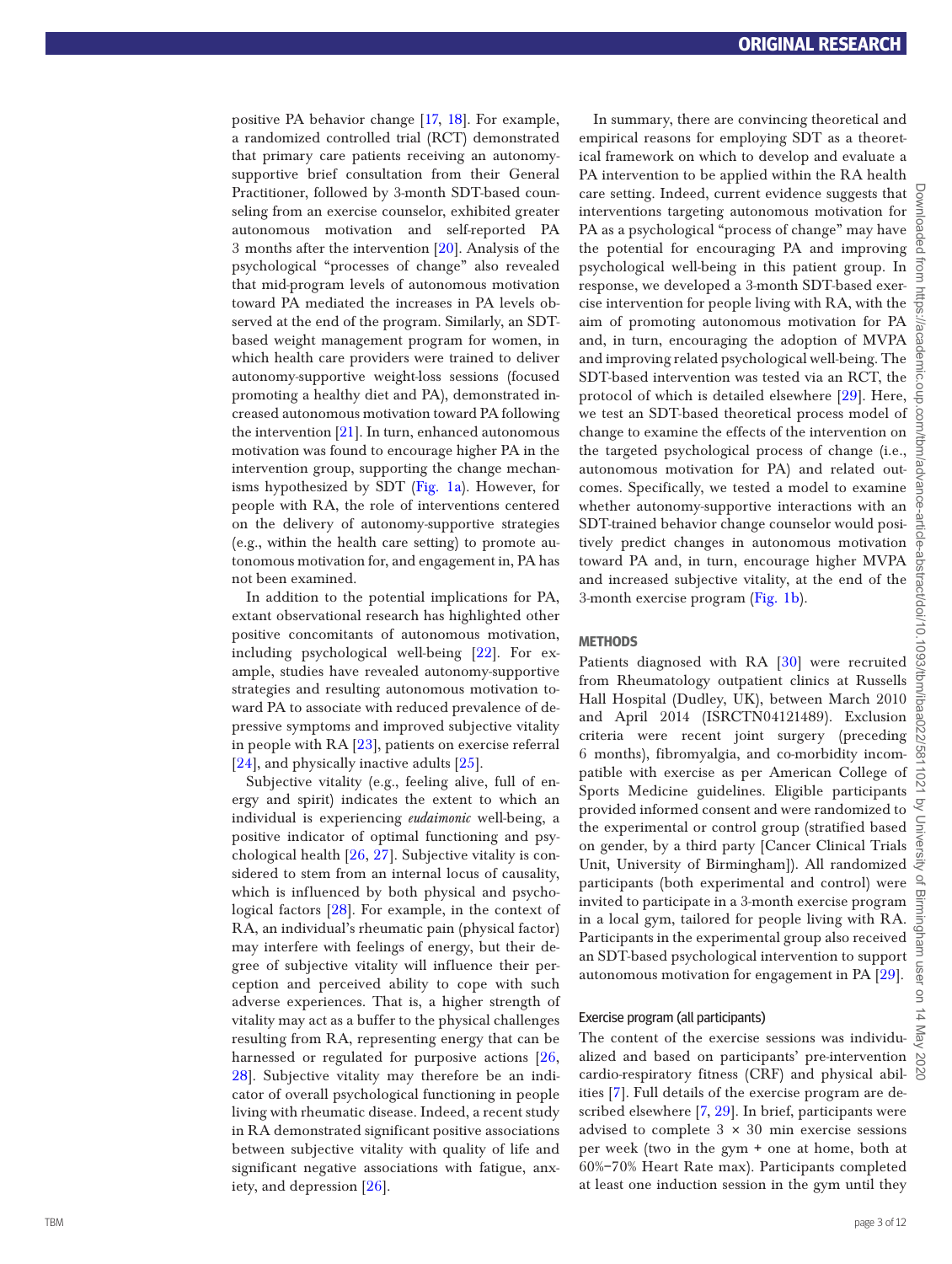felt confident to conduct exercises independently. Thereafter, participants exercised in the gym with instructors available to answer questions. To avoid treatment contamination, the experimental and control groups completed their programs in different gyms, with comparable facilities. Instructors at both gyms received training regarding exercise in RA, to ensure the exercise program was tailored for, and delivered in a manner sensitive to patient's needs.

#### SDT-based psychological intervention (experimental group only)

For patients randomized to the experimental group, the individualized and RA-tailored 3-month exercise program was supplemented by a psychological intervention grounded in SDT. Participants in the experimental group received four one-on-one consultations with a behavior change counselor, who was trained in the provision of strategies to promote more autonomous motivation for PA. Consultations were (i) one face-to-face consultation prior to initiating the exercise program (baseline), (ii) two telephone consultations from the behavior change counselor during the exercise program (1 and 2 months), and (iii) one face-to-face consultation upon completion of the program (3 months). During the initial consultation (baseline, 60 min duration), the behavior change counselor first elicited and acknowledged positive and negative experiences and emotions toward PA and sought to identify the patients' knowledge of the benefits associated with PA for people living with RA. These discussions were geared toward benefits that were personally meaningful for the patients to foster more identified reasons for PA engagement (i.e., providing a meaningful rationale to promote autonomy). In this consultation, the behavior change counselor also encouraged the participant to reflect on the links between PA behavior and personally meaningful life goals or events, to support the internalization of reasons for engaging in PA. Decisional balance (weighing perceived pros and cons of participation in PA) and patient-centered goal setting were also addressed to encourage the adoption of PA.

The first telephone consultation (1 month, 10 min duration) involved the behavior change counselor supporting participants' attempts to change their behavior and normalizing any failed attempts to be physically active. Counselors led patients in problem solving (identifying barriers to PA and formulating strategies/ solutions to overcome them) to enhance patients' selfefficacy for PA. Goals set during the initial face-to-face consultation were also revisited and revised by the patients in accordance with their perceived needs and capabilities. During the second telephone consultation (2 months, 10 min duration), behavior change counselors continued to encourage participants' attempts to be physically active and again guided the patient in problem solving regarding overcoming barriers and goal setting for the last period of the program.

At the end of the exercise program (3 months), patients were to receive a second face-to-face consultation (30 min duration), during which discussions between the behavior change counselor and participant centered on recognizing and reinforcing: the internalization of participants' PA participation, their feelings toward PA (through asking participants to verbalize these feelings), and plans to engage in PA in the future (including information about local PA opportunities and provisions). A detailed description of the content of the behavior change counselor consultations is also described elsewhere [[29\]](#page-12-20).

For example, during their initial consultation, the behavior change counselor discussed participants' exercise history, encouraged identification of personally relevant benefits associated with PA (i.e., providing a rationale to promote autonomy), and encouraged reflection on the links between PA and personally meaningful life goals or events (facilitating identified reasons for engagement). For this study, we include only participants who received at least their first consultation with the behavior change counselor ([Fig. 2\)](#page-5-0). This first consultation (face-to-face) was the most extensive (i.e., 1 hr) and was geared toward supporting the adoption of PA. The content of the conversation between the behavior change counselor and patient in subsequent telephone (1 and 2 months) and face-to-face (3 months) consultations drew from and entailed recalling the points discussed in the initial exchange (e.g., to problem solve regarding barriers to PA participation and re-visit PA goals set) [[29\]](#page-12-20).

#### **Outcomes**

All assessors were blinded to the intervention to which the participants were randomized. Assessments (full details have been previously published) [\[29](#page-12-20)] included measurement of RA characteristics (e.g., disease activity), physical health (e.g., blood pressure [BP], physical function), CRF, and questionnaires to assess autonomous and controlled motivation for PA,  $\frac{60}{2}$ <br>MVPA, and psychological well-being. In the present study, our focus was on responses to questionnaires administered at baseline (pre-randomization, T1) and at MVPA, and psychological well-being. In the present study, our focus was on responses to questionnaires administered at baseline (pre-randomization, T1) and at 3 months (end of the exercise program, T2).

#### *Autonomous and controlled motivation for exercise engagement*

Motivation regulations toward engagement in exercise were measured using the 19-item Behavioral Regulation in Exercise Questionnaire (BREQ-2) [[31](#page-12-23)]. Following the stem "I participate in exercise because….," this questionnaire requires participants to respond to items reflecting intrinsic motivation (e.g., "I exercise because it is fun"), identified regulation (e.g., "I value the benefits of exercise"), introjected regulation ("I feel guilty when I do not exercise"), external regulation (e.g., "I exercise because other people say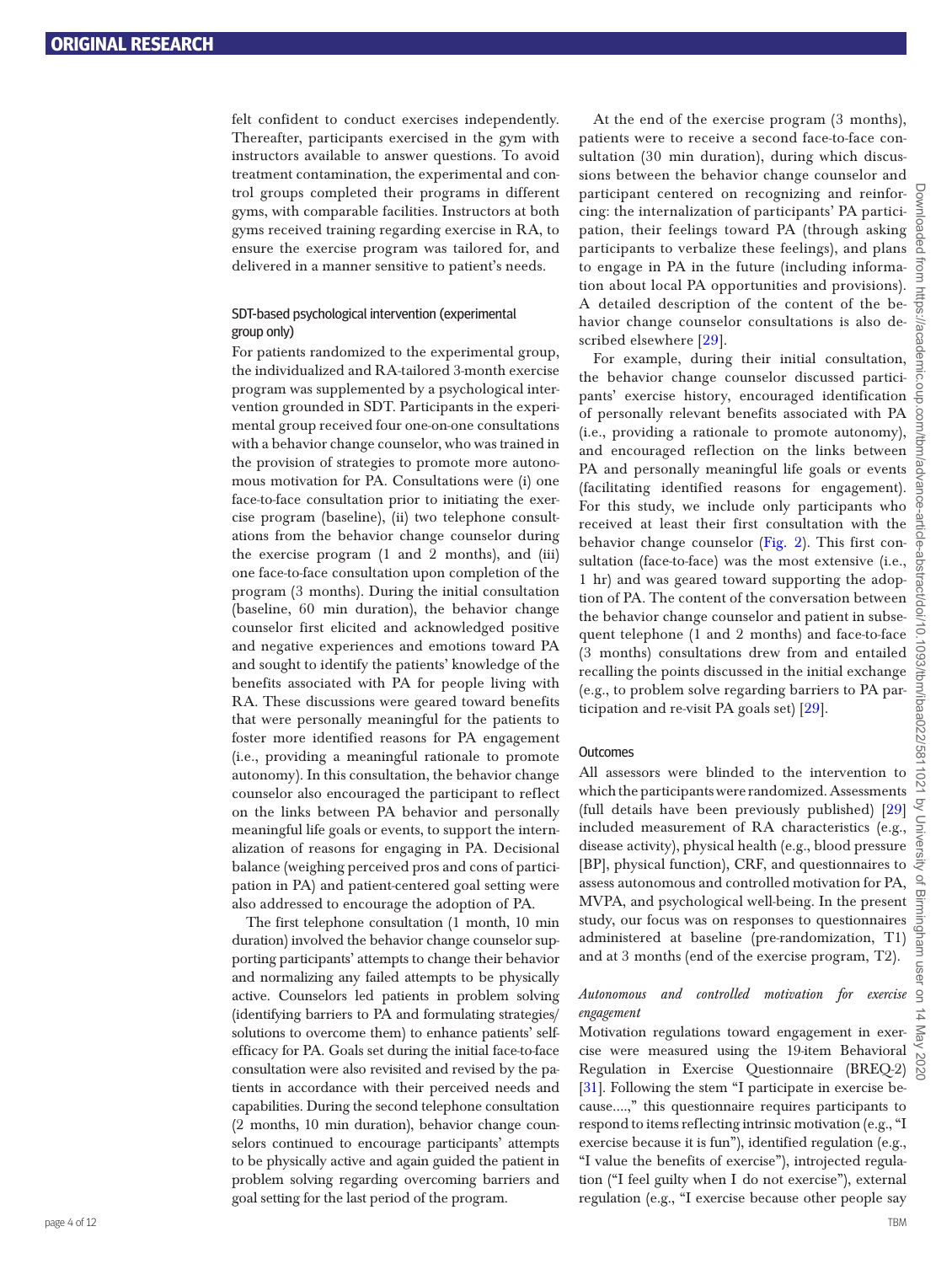

<span id="page-5-0"></span>**Fig 2** | Flow diagram of participants in the study.

I should"), and amotivation (e.g., "I do not see the point of exercising"). Participants rate their agreement with each statement on a five-point scale ranging from 0 (not true for me) to 4 (very true for me). Composite scores were computed to reflect autonomous motivation (intrinsic motivation + identified regulation) and controlled motivation (introjected regulation + external regulation) for inclusion in the hypothesized model. This is in accordance with past research examining the motivational processes underlying PA behavior change, including in RA [[18,](#page-12-10) [23](#page-12-14)].

#### *Subjective vitality*

Positive mental health was assessed using the Subjective Vitality Scale (SVS) [\[28](#page-12-19)]. Following the stem… "During the past 3–4 weeks, in my everyday life….," participants are asked to respond to five statements (e.g., "I feel alive and full of spirit") on a five-point scale, ranging from 1 (strongly disagree) to 5 (strongly agree). The SVS demonstrated high internal reliability in this study ( $\alpha$  = 0.93 [T1] and  $\alpha$  = 0.94 [T2]) and has recently been validated for use in RA populations [\[26](#page-12-17)].

#### *Moderate-to-vigorous physical activity*

PA was self-reported by all participants using the International Physical Activity Questionnaire (IPAQ) [[32\]](#page-12-24). The IPAQ measures the level of PA across four domains: leisure-time PA, domestic and gardening (yard) activities, work-related PA, and transport-related PA. In each domain, the duration (in minutes) and frequency (days) of PA including moderate and vigorous PA are reported, and weekly minutes spent in MVPA are calculated ([minutes × days moderate PA] + [minutes × days vigorous PA]). The IPAQ has been used previously to assess PA among patients with RA [[33\]](#page-12-25) and is recommended for use in intervention studies focused on promoting PA [\[34](#page-12-26)].

#### *RA disease characteristics and physical health*

To characterize the sample, we report data collected as part of the larger protocol, pertaining to participants' RA disease duration, disease activity, functional ability and RA medication, and physical health (including CRF). Details of these assessments are provided elsewhere [[29](#page-12-20)]. In brief,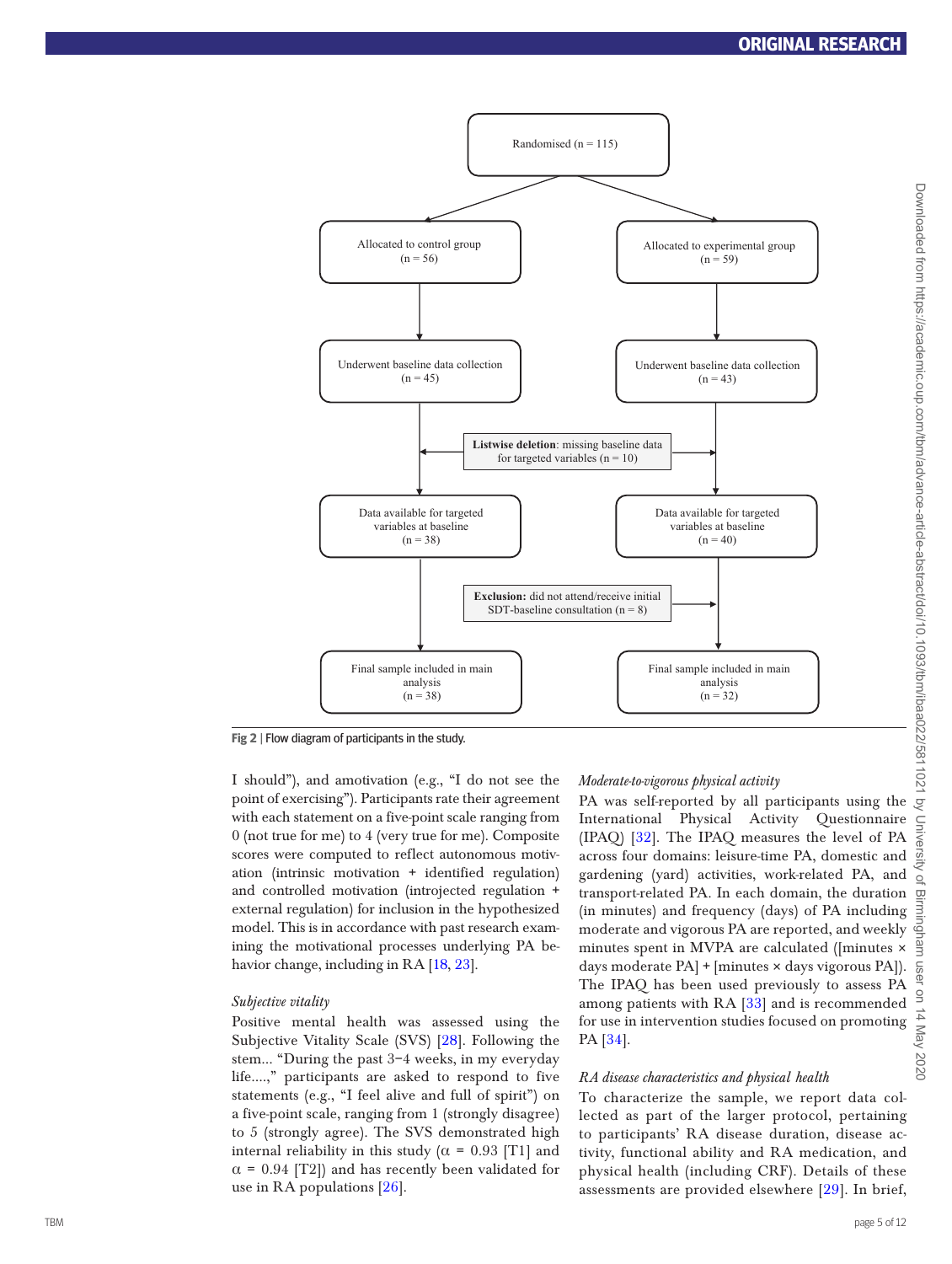disease duration and current medication were self-reported and corroborated with the patient's medical notes. RA disease activity was determined using the Disease Activity Score-28 (DAS-28) [[35](#page-12-27)] and functional ability was measured using the Stanford Health Assessment Questionnaire Disability Index [\[36\]](#page-12-28). BP was assessed using an electronic sphygmomanometer (Datascope Accutor). Serological CVD risk factors were measured from fasting blood samples (e.g., C-reactive protein, high-density lipoprotein cholesterol), and the QRISK2 score was used to indicate global 10-year CVD risk [[37](#page-12-29)]. CRF was assessed using a graded exercise tolerance test [[29](#page-12-20)].

#### Data reduction

Of the  $n = 115$  participants recruited,  $n = 27$  were excluded prior to baseline data collection due to a new diagnosis of heart rate irregularities  $(n = 4)$ , high BP  $(n = 8)$ , other medical condition  $(n = 6)$ , loss of interest  $(n = 16)$ , and lack of time  $(n = 3)$ . Baseline data were therefore collected from  $n = 88$  participants (experimental,  $n = 43$ ; control,  $n = 45$ ).

#### *Participant exclusions*

The flow of participants through the study is outlined in [Fig. 2](#page-5-0). In addition to aforementioned exclusions, a further  $n = 10$  participants were removed from analyses due to failure to complete questionnaires for targeted variables at T1 (motivation regulations, MVPA, subjective vitality; experimental,  $n = 3$  and control,  $n = 7$ ), and  $n = 8$  participants were excluded from the experimental group, who did not receive the initial SDT-based consultation (at baseline, following randomization). The final sample available for analysis was therefore  $n = 70$ (experimental,  $n = 32$ ; control,  $n = 38$ ). Statistical tests revealed participants excluded on the basis of missing baseline questionnaire data (*n* = 10) or SDT consultation  $(n = 8)$  were not significantly different to the final  $n = 70$  participants included, in terms of demographics, RA disease characteristics, and physical health [\(Table 1\)](#page-7-0). However, included participants were significantly less likely to be on Anti-TNF therapy  $(χ² (1) = 7.46, ρ = .01)$  and significantly more likely to be on Disease-Modifying Anti-Rheumatic Drugs  $(χ<sup>2</sup> (1) = 4.83, *p* = .03)$  than those excluded.

#### *Intention-to-treat*

Of the  $n = 70$  included participants at T1,  $n = 33$ had missing data at T2 for at least one of the targeted variables (i.e., missing data; motivation regulations  $[n = 31]$ , self-reported MVPA  $[n = 21]$ , and subjective vitality  $[n = 33]$ ). Questionnaire data were subsequently analyzed employing the principals of intention-to-treat. Specifically, single value imputation was employed, with missing data at 3 months

(T2) imputed using participants' baseline data (T1; i.e., last observation carried forward).

#### Statistical analyses

Descriptive statistics were calculated and bivariate correlations computed to examine associations between targeted variables prior to multivariate path analyses. Conditions were coded as  $0 =$  control and  $\frac{8}{5}$ 1 = experimental (i.e., a positive correlation between  $\frac{3}{9}$ the condition and autonomous motivation indicates a change in autonomous motivation in favor of the intervention). Path analysis with maximum likelihood estimation was employed in conjunction with bootstrapping to test the hypothesized model [\(Fig. 1b](#page-2-0)). Bootstrapping is a non-parametric, re-sampling procedure that does not impose the assumption of normality on the sampling distribution [\[38\]](#page-12-30). This approach is deemed superior to alternative tests in regards to Type-1 error rates and power, making it appropriate given the study sample size [[38](#page-12-30), [39\]](#page-12-31).

Our hypothesized model stipulated direct paths between the condition at T1 and autonomous and controlled motivation at 3 months (end of the exercise program, T2). We also assumed direct associations between each composite motivation regulation at 3 months, with subjective vitality and MVPA at 3 months. For autonomous and controlled motivation, subjective vitality and MVPA at 3 months, a direct path is also stipulated from a variable that represents its corresponding baseline score (e.g., T1 autonomous motivation has a direct path to T2 autonomous motivation). Regressing T1 variables onto T2 variables in this way ensures that the T2 variable in the model represents a "change score" (e.g., change in the measured variable from baseline [T1] to the end of the exercise program [T2]).

Model fit was evaluated using the chi-square statistic  $(\chi^2)$ , comparative fit index (CFI), and root square mean error of approximation (RMSEA, 90% CI, and [PCLOSE]). A non-significant  $\chi^2$  ( $p =$  < .05), a CFI >0.90, and an RMSEA of <0.08 specify a good fit between the model and data [\[40](#page-12-32), [41](#page-12-33)]. For the RMSEA, a *p* of close fit [PCLOSE] statistic >0.05 also indicates a well-fitting model [\[42](#page-12-34)]. Where CFI is >0.95, and RMSEA is <0.06, the model is con- $\Phi$ sidered to demonstrate an excellent fit to the data [\[40](#page-12-32)]. The strength and direction of path coefficients were also considered in assessing the validity of the models. Standardized coefficients corresponding to 0.1, 0.3, and 0.5 were interpreted as small, medium, and large effect sizes, respectively [\[43](#page-12-35)].

Indirect effects were also determined via examination of the bootstrap bias-corrected 95% confidence intervals. The unique variance in levels of MVPA and subjective vitality at the end of the intervention that could be explained by a change in autonomous motivation (from T1 to T2) was determined via examining  $R^2$  values.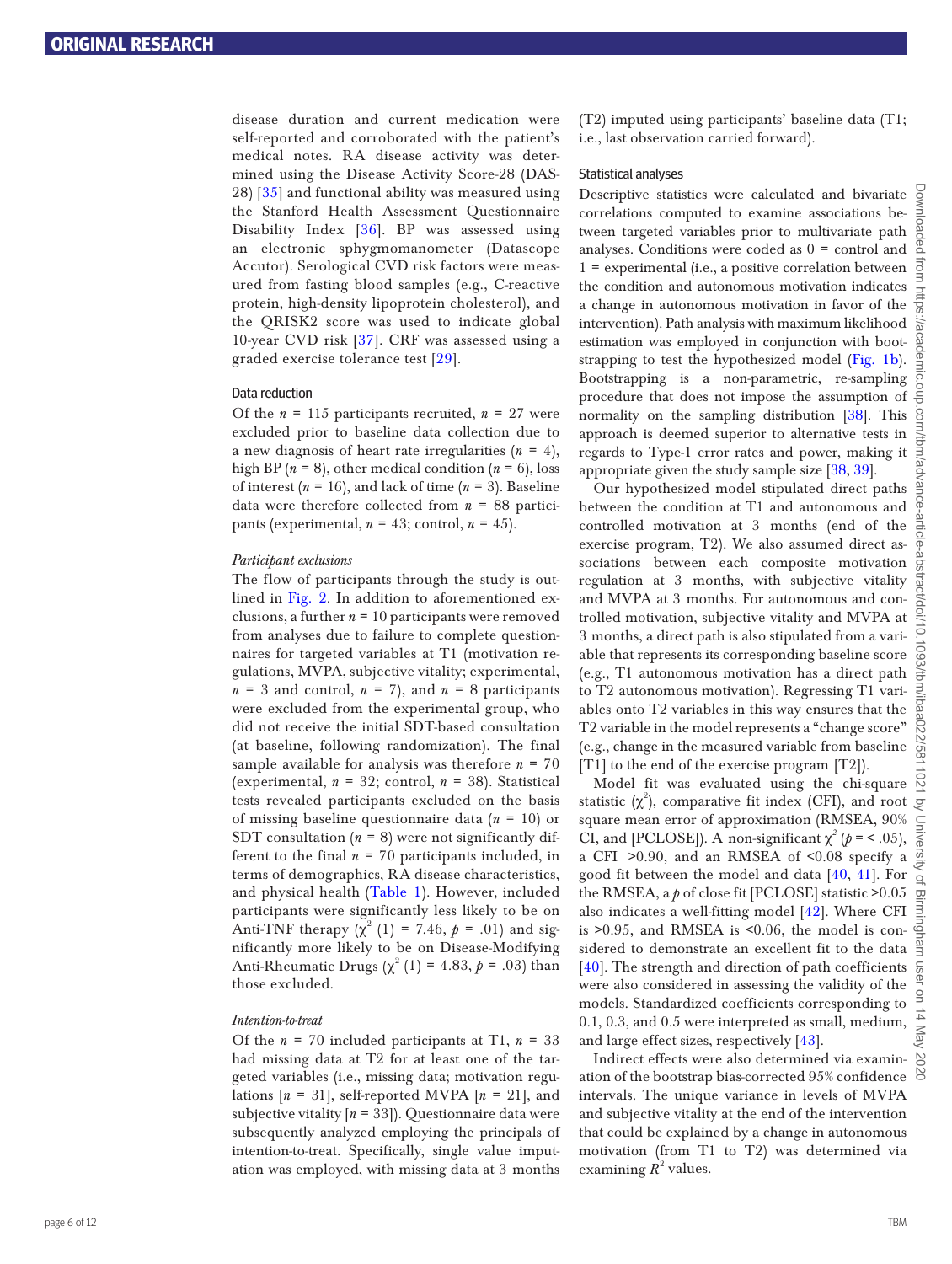#### **RESULTS**

Descriptive statistics are reported in [Table 1.](#page-7-0) During the 3-month exercise program,  $n = 24$  (75%) participants received at least 3 (maximum 4) consultations with the behavior change counselor, comprising at least (i) their baseline consultation (face-to-face), (ii)  $1 \times$  telephone consultation, and (iii) their exit consultation (face-to-face, 3 months). Overall,  $n = 29$ (91%) of participants received at the minimum, both their initial (baseline) and exit (3 months) face-to-face consultations.

Table 2 reports sample means for autonomous and controlled motivation, self-reported MVPA, and subjective vitality at baseline (T1) and 3 months (T2). Cross-sectional and time-lagged associations between targeted variables are also indicated.

Results revealed moderate levels of autonomous and controlled motivation at baseline for participants in both the experimental and control groups. The highest autonomous motivation and lowest controlled motivation were reported by participants in the experimental group at 3 months (T2). Participants in both groups self-reported engaging in MVPA above recommended levels (i.e., >150 min/week) at baseline and 3 months and demonstrated high levels of subjective vitality at both time points. Time-lagged correlation analyses indicated significant positive relationships

between baseline (T1) and corresponding 3-month data (T2) for all variables. In addition, autonomous motivation at T1 was significantly and positively linked to subjective vitality at T2, with the same positive association observed between subjective vitality at T1 and autonomous motivation at T2. Controlled motivation at T1 and T2 was not linked to either MVPA or subjective vitality in the timelagged analyses.

#### Path analyses

The hypothesized model demonstrated an excellent fit to the data  $(\chi^2)(26) = 28.69$ ,  $p = .33$ , CFI = .99, RMSEA = 0.04 [90% CI: 0.00 to 0.11, PCLOSE = .55], [Fig. 3\)](#page-9-0). Results indicated that receiving the SDT-based intervention was associated with higher autonomous motivation and lower controlled motivation at the end of the 3-month exercise program (T2), after controlling for baseline (T1) values of these variables. In turn, autonomous motivation at 3 months significantly positively predicted self-reported MVPA and subjective vitality at 3 months. Analyses revealed autonomous motivation at 3 months to account for 3.1% and 2.7% of the unique variance in MVPA and subjective vitality, respectively. Controlled motivation did not significantly predict MVPA or subjective vitality.

<span id="page-7-0"></span>

| Table 1   Participant characteristics; demographics, RA medication, disease characteristics, and physical health |                 |                         |                            |                                 |
|------------------------------------------------------------------------------------------------------------------|-----------------|-------------------------|----------------------------|---------------------------------|
|                                                                                                                  |                 | Total sample $(n = 70)$ | Control group ( $n = 38$ ) | Experimental group ( $n = 32$ ) |
| Outcome measure                                                                                                  | $M \pm SD$      | Range (min-max)         | $M \pm SD$                 | $M \pm SD$                      |
| <b>Demographics</b>                                                                                              |                 |                         |                            |                                 |
| Age (years)                                                                                                      | $56.4 \pm 12.3$ | $24 - 80$               | $55.5 \pm 12.3$            | $57.5 \pm 11.5$                 |
| Female sex $(n)$                                                                                                 | 46 (66%)        |                         | 27 (71%)                   | 19 (59%)                        |
| Married/living with partner $(n)$                                                                                | 58 (83%)        |                         | 31 (82%)                   | 27 (84%)                        |
| RA medication                                                                                                    |                 |                         |                            |                                 |
| DMARDs (n)                                                                                                       | 64 (91%)        |                         | 34 (90%)                   | 30 (94%)                        |
| Anti-TNF (n)                                                                                                     | 6(9%)           |                         | 2(5%)                      | 4 (13%)                         |
| NSAIDS(n)                                                                                                        | 21 (30%)        |                         | 11 (29%)                   | 10 (31%)                        |
| Corticosteroids                                                                                                  | 13 (19%)        |                         | 8 (21%)                    | 5 (16%)                         |
| Disease characteristics                                                                                          |                 |                         |                            |                                 |
| Disease duration (years)                                                                                         | $7.8 \pm 9.3$   | $1 - 44$                | $8.1 \pm 10.0$             | $7.5 \pm 8.7$                   |
| Disease activity (DAS-28)                                                                                        | $3.0 \pm 1.3$   | $0.6 - 5.9$             | $3.1 \pm 1.3$              | $2.8 \pm 1.5$                   |
| CRP (mg/L)                                                                                                       | $7.9 \pm 9.3$   | $0.2 - 39.0$            | $8.9 \pm 9.6$              | $6.8 \pm 9.0$                   |
| ESR (mmhr)                                                                                                       | $16.5 \pm 16.6$ | $1.0 - 77.0$            | $18.0 \pm 17.8$            | $14.8 \pm 15.2$                 |
| Functional ability (HAQ-DI)                                                                                      | $1.8 \pm 0.6$   | $1.0 - 3.0$             | $1.7 \pm 0.6$              | $1.8 \pm 0.6$                   |
| Physical health (cardiovascular risk)                                                                            |                 |                         |                            |                                 |
| Body mass index ( $\text{kg/m}^2$ )                                                                              | $27.7 \pm 4.9$  | $19.4 - 42.0$           | $27.5 \pm 4.4$             | $28.0 \pm 5.5$                  |
| Systolic blood pressure                                                                                          | $136 \pm 17$    | $99 - 181$              | $134 \pm 17$               | $139 \pm 16$                    |
| Diastolic blood pressure                                                                                         | $82 \pm 10$     | $65 - 106$              | $81 \pm 10$                | $83 \pm 10$                     |
| Cardiovascular risk score (QRISK2)                                                                               | $15.3 + 12.7$   | $0.2 - 45.3$            | $14.9 \pm 13.8$            | $15.8 \pm 11.7$                 |
| VO <sub>2</sub> max (mL/min/kg)                                                                                  | $20.6 \pm 5.0$  | $11.2 - 34.1$           | $20.0 \pm 5.1$             | $21.4 \pm 4.8$                  |

Included (n = 70) vs. excluded participants (n = 88) were not significantly different, in terms of age (t = 2.25, p = .64), gender, ( $\chi^2$  (1) = 0.01, p = .94), disease duration (t = −0.15, p = .98), disease activity (DAS-28, t = −0.09, p = .13; CRP, t = 0.62, p = .56), functional ability (HAQ-DI, t = 0.96, p = .74), cardiorespiratory fitness (VO<sub>2</sub> max,  $t = -0.79$ ,  $p = .99$ ), and overall cardiovascular risk (QRISK2,  $t = 1.14$ ,  $p = .11$ ), treatment with corticosteroids  $(\chi^2(1) = 1.18$ ,  $p = .18)$  and use of NSAIDS  $(\chi^2(1) = 0.08$ ,  $p = .78$ ).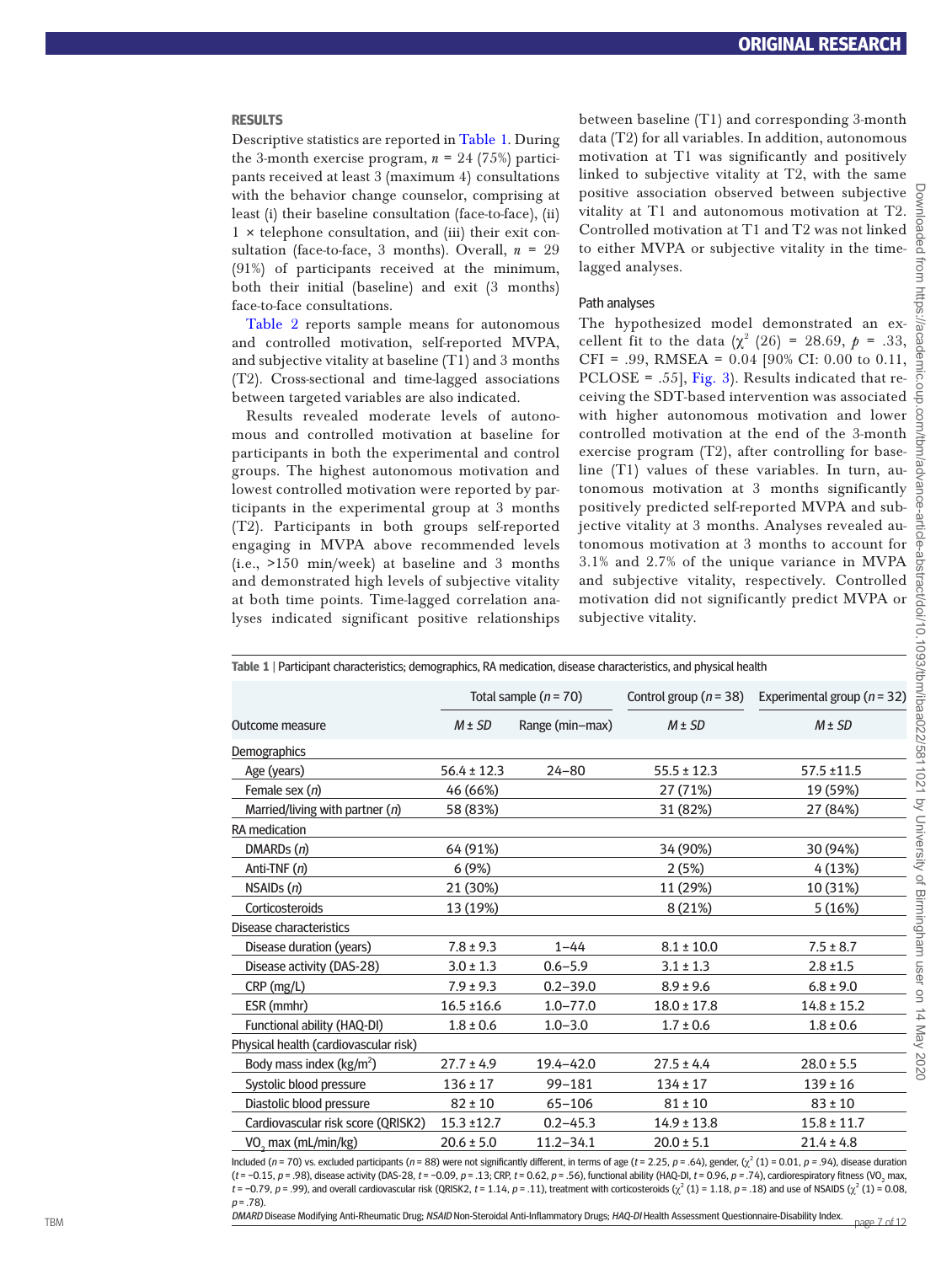| Table 2   Cross-sectional and time-lagged bivariate correlations between motivation regulations, self-reported MVPA, and subjective vitality                                                                                    |                 |                 |                    |         |                |         |        |        |          |
|---------------------------------------------------------------------------------------------------------------------------------------------------------------------------------------------------------------------------------|-----------------|-----------------|--------------------|---------|----------------|---------|--------|--------|----------|
|                                                                                                                                                                                                                                 | Control         | Experimental    |                    |         |                |         |        |        |          |
|                                                                                                                                                                                                                                 | $M \pm SD$      | $M \pm SD$      |                    |         |                | 4       | 5      | ৩      |          |
| Baseline (Time 1)                                                                                                                                                                                                               |                 |                 |                    |         |                |         |        |        |          |
| 1. Autonomous motivation                                                                                                                                                                                                        | $1.89 \pm 0.70$ | $2.05 \pm 0.61$ |                    |         |                |         |        |        |          |
| 2. Controlled motivation                                                                                                                                                                                                        | $1.22 \pm 0.61$ | $1.49 \pm 0.62$ | $\Xi$              |         |                |         |        |        |          |
| 3. MVPA (min/week)                                                                                                                                                                                                              | 761 ± 794       | $618 \pm 647$   | $-0.8$             | $-0.8$  |                |         |        |        |          |
| 4. Subjective vitality                                                                                                                                                                                                          | $4.14 \pm 1.34$ | $4.21 \pm 1.57$ | $24^{\frac{1}{4}}$ | $-16$   | $\overline{0}$ |         |        |        |          |
| 3 months (Time 2)                                                                                                                                                                                                               |                 |                 |                    |         |                |         |        |        |          |
| 5. Autonomous motivation                                                                                                                                                                                                        | $2.11 \pm 0.81$ | $2.80 \pm 0.75$ | $.51**$            | $-0.5$  | $-0.09$        | $.37**$ |        |        |          |
| 6. Controlled motivation                                                                                                                                                                                                        | $1.05 \pm 0.61$ | $0.85 \pm 0.68$ | $\ddot{\circ}$     | $.60**$ | $-0.06$        | $-17$   | $-18$  |        |          |
| 7. MVPA (min/week)                                                                                                                                                                                                              | $699 \pm 752$   | $566 \pm 577$   | $-00$              | $-0.2$  | $.72**$        | $-15$   | $\Xi$  | $-0.2$ |          |
| 8. Subjective vitality                                                                                                                                                                                                          | $4.21 \pm 1.39$ | $4.56 \pm 1.41$ | $.25*$             | $-12$   | $\frac{12}{1}$ | $82**$  | $49**$ | $-20$  | 20<br>20 |
| Cross-sectional associations are reported (T1 $\rightarrow$ T1), as well as time-lagged associations between variables measured at baseline and 3 months (T1 $\rightarrow$ T2).<br>MVPA moderate-to-vigorous physical activity. |                 |                 |                    |         |                |         |        |        |          |

#### Indirect effects

Results demonstrated the intervention to have a significant indirect effect on subjective vitality ( $\beta$  = 0.08 [95% CI: 0.02 to 0.20]) at 3 months, via promoting more autonomous motivation to ward PA, but not on MVPA ( $\beta$  = 0.04 [95% CI: −0.02 to 0.12]). No significant indirect effects were observed on MVPA and vitality via controlled motivation.

#### **DISCUSSION**

The value of developing, delivering, and evaluating theory-based interventions to promote health be - havior change is consistently underlined [[13](#page-12-5), [44\]](#page-12-36). The application of psychological theory—in this case, SDT—permits identification of intervention strategies to target determinants of the behavior (e.g., autonomy support) and specifies the hypothesized mechanisms or processes by which an intervention impacts intervention outcomes (e.g., autonomous motivation). In this study, we tested a theory-based process model of change to examine the effects of an SDT-based intervention on targeted psycho logical processes (i.e., autonomous motivation for PA) and related outcomes in RA. Results revealed autonomy-supportive PA counseling sessions (pro vided by a behavior change counselor) delivered in conjunction with an individually tailored RA exercise program to have a significant positive effect on participants' autonomous motivation for PA. This positive change in autonomous motivation, in turn, significantly predicted higher levels of MVPA and improved feelings of subjective vitality. As such, re sults suggest a change in autonomous motivation is the psychological mechanism ("process of change") underlying the positive changes in MVPA and sub jective vitality observed among RA patients in this intervention.

To date, several existing interventions have been developed and tested, with the aim of supporting PA behavior change in RA. It should be noted, however, that these interventions have largely not specified a theoretical basis [\[45\]](#page-12-37) or have only loosely referred to a theoretical framework in outlining the design and evaluation of their intervention. Overall, these interventions have demonstrated variable success in promoting PA, but due to their lack of theoreticalunderpinning, it is not clear what were the psychological mechanisms that may have accounted for any observed changes in PA behavior following the intervention. In this SDT-based intervention, we specified autonomous motivation for PA as the determinant (a psychological mechanism) targeted by the intervention. In testing the theoretical process model [\(Fig. 1b\)](#page-2-0), we demonstrated that autonomysupportive interactions promoted more autonomous motivation for PA and, in turn, encouraged higher levels of engagement in MVPA and more optimal psychological functioning among RA patients.

 $*p \leftarrow .05, **p \leftarrow .01, 'p = .05.$ 

<span id="page-8-0"></span>.05 é,

\*\* $p \times .01.^{\dagger} p = .05.$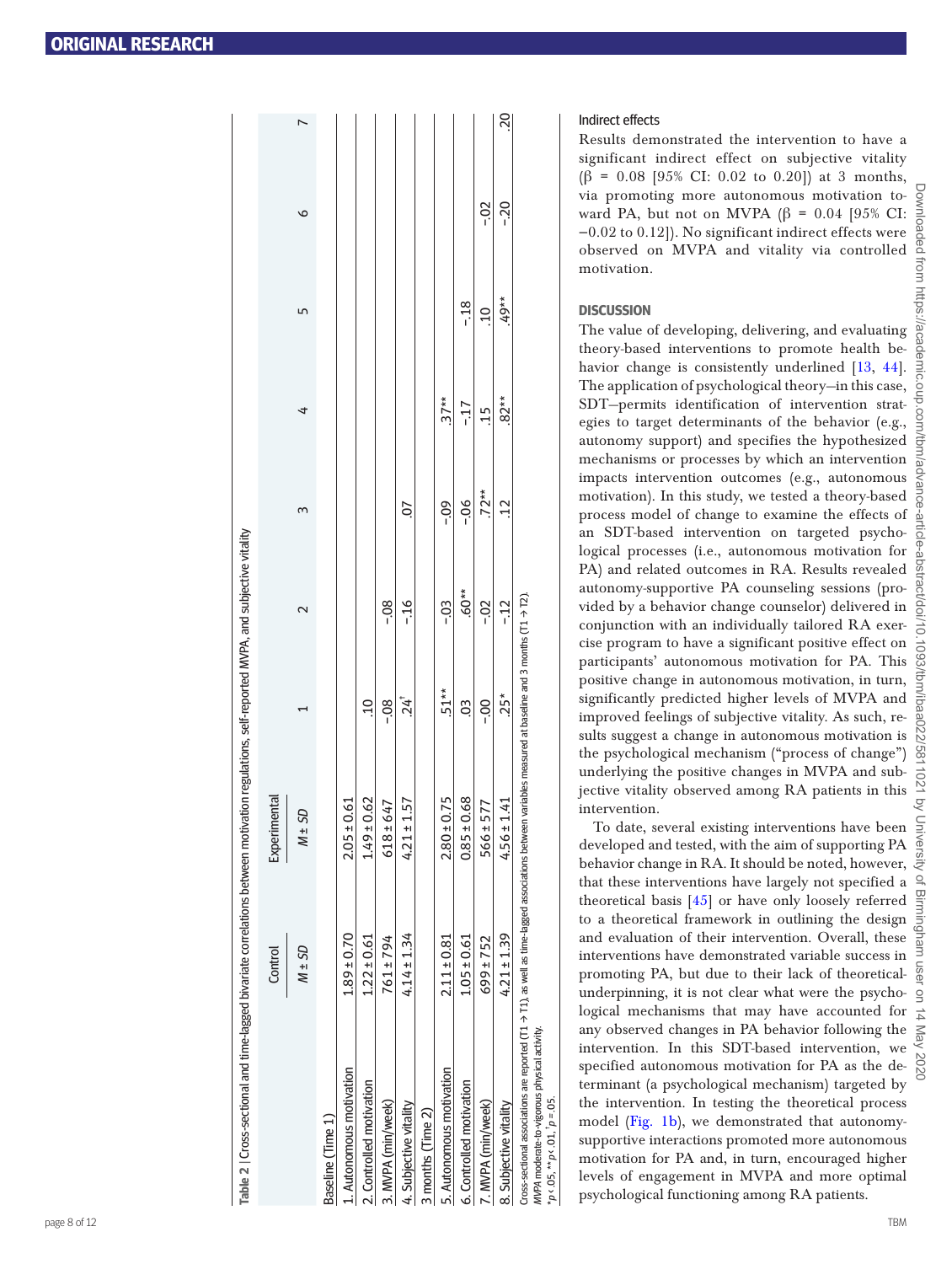

<span id="page-9-0"></span>**Fig 3** | Data fit to the hypothesized model. Values represent path coefficients (β). \*p < .05, \*\*p < .01.

Present results hold implications for the manner in which discussions regarding PA are delivered to people living with RA within the clinical context. Specifically, findings suggest that supplementing RA exercise programs with autonomy-supportive interactions may promote more autonomous reasons for engaging in PA and thus foster internalization and positive PA behavior change. In this intervention, these autonomy-supportive exchanges may have inspired RA patients receiving the intervention to experience greater volition and selfendorsement of their actions and, consequently, increase their engagement in health-enhancing PA (i.e., MVPA). As such, results highlight (i) the potential value of autonomy-supportive interactions as intervention strategies to promote PA in RA and (ii) the role of autonomous motivation as a modifiable determinant of PA in RA, while also demonstrating support for the theoretical tenets of SDT.

While there was no significant association observed between changes in controlled motivation with changes in MVPA in this study, a small, weak positive relationship between these variables was reported. This may be a result of the fact that study participants in both control and experimental arms were aware that they had consented to take part in an intervention with the aim of encouraging exercise. As a result, they felt some expectations both internally (introjected regulation) and externally (external regulation) to engage in MVPA. It is possible that the sample size in this study did not allow a significant association between controlled motivation and MVPA to be detected. Thus, future research with

larger samples (and greater statistical power) is required to explore the role of controlled motivation for engagement in PA among people living with RA. However, it is also important to recognize that while these results may provide initial evidence to suggest that controlled motivation may serve to encourage MVPA adoption among people living with RA, it is unlikely to foster the maintenance of PA in the longer term [\[15,](#page-12-7) [17\]](#page-12-9). Indeed, studies show that controlled motivation to engage in PA is not linked to PA maintenance in intervention studies with at least 6 months follow-up, and recommendations are therefore centered around promoting autonomous motivation (and minimizing controlled regulation) for PA engagement [\[18\]](#page-12-10).

Ours is the first theory-based PA intervention to examine and demonstrate a significant effect of autonomy-supportive interactions on psychological well-being in RA, through enhancing autonomous motivation. Results suggested that RA patients who demonstrated greater internalization of their reasons for engaging in PA over the 3-month intervention  $\frac{9}{2}$ (i.e., experienced enhanced autonomous motivation for PA) also reported improved feelings of vitality. It is possible that the autonomy-supportive interactions with the behavior change counselor inspired RA patients to feel more "in control" (i.e., acting of their own volition) and better equipped psychologically to cope with the physical challenges resulting from RA, through engaging in PA [\[26](#page-12-17), [28\]](#page-12-19). Thus, findings may suggest interventions targeting autonomous motivation for PA might not only to translate to positive changes in PA, but also to RA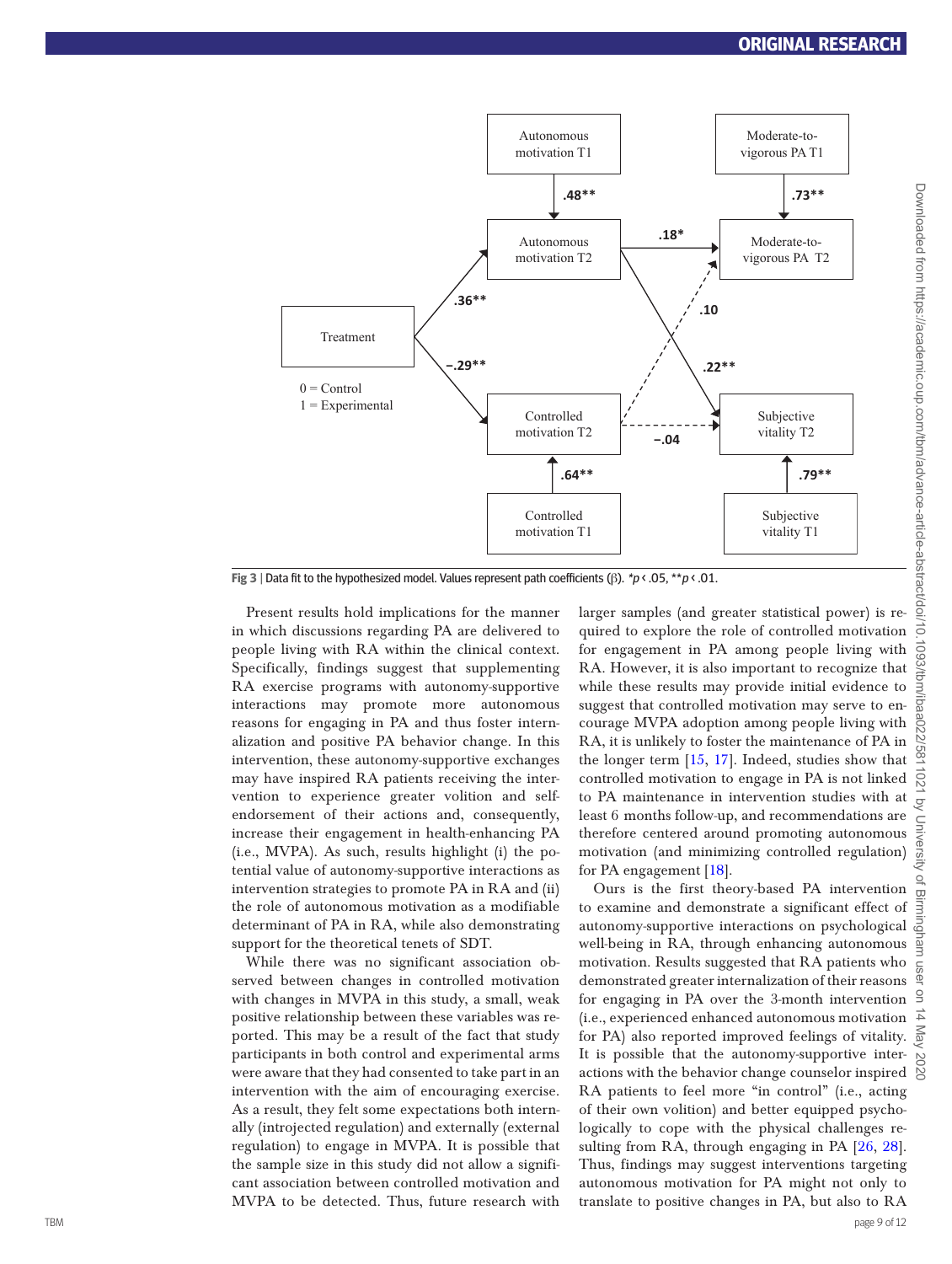patients experiencing more optimal psychological well-being.

Similar findings to those observed herein have been reported where SDT-based PA interventions have been delivered in other health care settings (e.g., primary care, exercise referral) [\[17](#page-12-9)]. Thus, the provision of autonomy-supportive strategies—delivered by key health care professionals—may offer an effective PA intervention strategy across the broader clinical context [\[46](#page-12-38)]. Indeed, health care professionals are important resources for promoting PA due to their potential to reach a considerable number of patients and their credibility from the patient perspective. However, the health care context presents unique challenges, such as constraints on time and resources. Consequently, it is critical that pathways to implementation are developed that consider these challenges in parallel to the delivery of PA promotion programs. The World Health Organisation has proposed that successful PA implementation can be achieved with the capacity building of frontline health care practitioners managing the patients (e.g., rheumatologists) [\[47](#page-12-39)]. Inferring from this study, such capacity building would constitute conveying information about PA and its health benefits in RA, as well as instruction in the delivery of intervention approaches to support autonomous motivation for PA. However, to ensure consistency and confidence in PA messaging, such capacity building is likely to require substantial training provisions for rheumatology health professionals, integrated at all stages of their career. This will likely come at a considerable cost and relies on commitment from both Health Service systems and educational partners. Thus, an alternative approach to implementation may be to integrate specialized PA behavior change professionals into Rheumatology care pathways, with expertise in relevant behavioral theories (in this case, SDT), who are trained in strategies to promote autonomous motivation for PA.

While significant effects were observed for key outcomes tested in our SDT-based process model of change, challenges in implementation and measurement may have influenced intervention efficacy and fidelity. First, we were not able to administer an objective measure to evaluate the autonomy-supportive interactions (either face-to-face or via telephone), to ascertain the degree to which intervention strategies were delivered as specified and in accordance with the principles of SDT [\[48](#page-12-40)]. Second, while all participants received their initial face-to-face consultation at the commencement of the RA-tailored exercise program, not all participants received follow-up telephone calls and participated in their exit consultation. This resulted in some participants receiving a lower "dose" of intervention than anticipated and may have impacted present results.

Nevertheless, positive changes in autonomous motivation for PA and MVPA were observed, where at

least one SDT-based, face-to-face consultation was received upon beginning the exercise program. Thus, at the minimum, the initial exchanges between the behavior change counselor and patients may have been sufficient to promote internalization of reasons  $\frac{1}{9}$ for PA engagement and inspire positive PA behavior change. In this regard, it would be interesting for future intervention studies to elucidate the minimally important "dose" of intervention required (both number and type of SDT-based exchanges) to observe positive (and clinically meaningful) changes in  $\frac{1}{6}$ PA behavior among people with RA. This will have PA behavior among people with RA. This will have  $\frac{5}{8}$  implications for facilitating the implementation of  $\frac{6}{8}$ PA advice in this population, enabling efficiency in terms of time and resources. In this study, 91%  $(n = 29/32)$  of participants received both their initial (baseline) and exit (3 months) face-to-face consultations with the behavior change counselor, and 75% (*n* = 24/32) of participants received both their face-to-face consultations and at least one follow-up telephone call (at 1 or 2 months). Thus, it is likely that two to three SDT-based consultations may be required to encourage the initial adoption of PA among this patient group.

In interpreting the results of the current study, the discrepancy between the relationships observed in our hypothesized model versus changes in preand post-intervention levels of MVPA should also be acknowledged. In [Table 2,](#page-8-0) minutes of MVPA decreased between baseline and the end of the exercise intervention in both the experimental and control groups. According to our hypothesized model, we would expect increased estimates of MVPA among participants who received the SDT-based intervention. That is, the more self-determined one is (i.e., more autonomous motivation for PA) the higher their engagement in MVPA. The overall decreases in MVPA observed at the group level among participants in the experimental arm can therefore not be explained by the relationships specified in the hypothesized model. The group-level decrease in MVPA may therefore result from other factors that we were not able to measure in our study (e.g., environmental factors such as weather) and/or account for in our statistical analysis (e.g., disease  $\Phi$ activity). In addition, it is possible that after completing the RA-tailored exercise program (which both groups received), the participants in both arms changed how they reported their MVPA (e.g., due to increased awareness of what constituted MVPA), accounting for the decrease seen in both the experimental and control groups. Further, a reliance on self-reported MVPA may have also affected the validity of MVPA estimates in this study. While we determined MVPA assessed via an accelerometer in the larger protocol [[29](#page-12-20)], compliance with device wear at 3 months (T2) was not sufficient to permit evaluation of the theory-based process model using accelerometer-assessed MVPA. Future research

Downloaded from https://academic.oup.com/tbm/advance-article-abstract/doi/10.1093/tbm/ibaa022/5811021 by University of Birmingham user on 14 May 2020

ō

 $\subseteq$ 

 $\circ$ 꾛

**Ilop/Joe11sge** 

S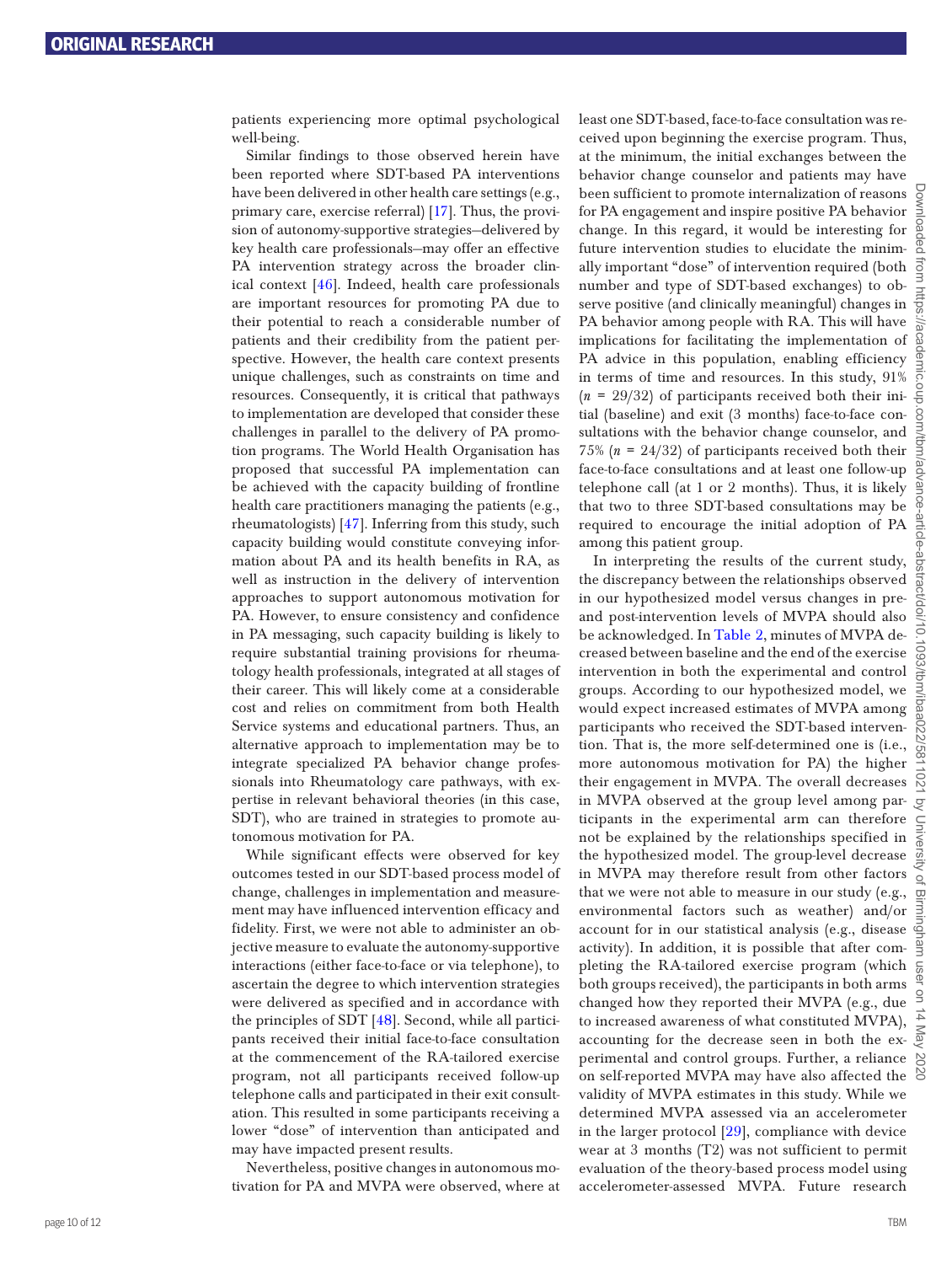employing device-based assessments of PA (e.g., ac celerometers) is warranted to corroborate the value of SDT-based interventions for promoting uptake (and subsequent maintenance) of MVPA among people living with RA.

The generalizability of current results also warrants further discussion. Participants recruited to this study represented a cohort of RA patients with controlled diseases activity  $(DAS-28 = 3.2)$  and who were willing to undertake a lifestyle change in regards to their PA. Moreover, levels of selfreported MVPA by both groups, at all time points, were higher than the recommended 150 min/week, and subjective vitality scores indicated that partici pants in general reported positive mental health. It is therefore possible that findings may not be generalizable to RA patients with active disease, who are considered "physically inactive" (according to the 150 min/week MVPA criteria), with more comprom ised psychological well-being, and/or those who are not yet ready to engage in behavioral change. The efficacy of this SDT-based exercise intervention should therefore be tested among a more hetero geneous sample of RA patients, as intervention ap proaches and strategies may need to be adapted to consider these factors. With that said, the high levels of MVPA observed in this study may to some extent represent a mismatch between the manner in which government recommendations for PA are framed (i.e., largely based on self-report of structured exercise and purposeful MVPA) and the questions asked in the IPAQ: that is, the IPAQ assessing MVPA ac cumulated during all lifestyle activities, across sev eral life domains (e.g., occupational, domestic, and leisure time MVPA) [[49\]](#page-12-41). As such, it is perhaps not surprising that levels of MVPA are reported to ex ceed 150 min/week in this study. Indeed, it is likely that levels of MVPA among the current sample of people with RA are lower than those reported herein.

It is also important to recognize that the missing data at T2, and the manner in which these data were imputed, may have impacted the results re ported. Single imputation was used to compute missing data in this study. This method does not account for the uncertainty of missing data and may result in standard errors of the estimates that are likely too small, potentially leading to Type-1 error [\[50](#page-12-42)]. The results of this study should therefore be interpreted considering these limitations, as the precision of the results and variability in MVPA and subjective vitality explained by our hypothe sized model may have been overestimated. Still, even in acknowledging these limitations, the re sults of this study add an important contribution to the literature. The findings provide novel evidence of the potential value of SDT-based interventions for promoting MVPA and vitality among people with RA and as a result, provide an informed basis

upon which to develop future interventional efforts. Future work in this area should aim to confirm the value of autonomy-supportive strategies for encouraging MVPA and increasing feelings of vitality in RA.

#### **CONCLUSIONS**

This is the first RCT to investigate whether SDTbased PA consultations delivered in conjunction with an RA-tailored exercise program were effective for promoting autonomous motivation for PA among people with RA. Overall, the results of the trial are in line with the motivational processes hypothesized by SDT. That is, results demonstrated that autonomy-supportive PA consultations corres pond to positive changes in participant's autono mous motivation for PA and, subsequently, their engagement in (self-reported) MVPA and subjective vitality on the conclusion of a 3-month RA exercise program. As such, interventions targeting autono mous motivation as a key psychological determinant of PA behavior in RA may provide a valuable contri bution to encouraging PA behavior change in these patients. The provision of autonomy-supportive strategies targeting PA may offer an effective PA intervention strategy in this regard.

Funding: This study was funded by the Medical Research Council (UK) National Prevention Research Initiative (NPRI), Phase 3.

#### Compliance with Ethical Standards

Conflict of Interest: All authors declare they have no conflicts of interest.

Human Rights: All procedures performed in studies involving human participants were in accordance with the ethical standards of the institutional and/ or national research committee and with the 1964 Helsinki declaration and its later amendments or comparable ethical standards. Ethical approval was obtained from the Birmingham, East, North and Solihull Research NHS Ethics Committee (approval number 10/H1206/59).

Informed Consent: Informed consent was obtained from all individual parti cipants included in the study.

Welfare of Animals: This article does not contain any studies with animals performed by any of the authors.

#### **References**

- <span id="page-11-0"></span>1. World Health Organisation: Chronic rheumatic conditions. Available at <http://www.who.int/chp/topics/rheumatic/en/> . Accessibility verified July 10, 2019.
- <span id="page-11-1"></span>2. Cross M, Smith E, Hoy D, et al. The global burden of rheumatoid arthritis: estimates from the global burden of disease 2010 study. Ann Rheum Dis. 2014;73(7):1316–1322.
- <span id="page-11-2"></span>3. Cutolo M, Kitas GD, van Riel PL. Burden of disease in treated rheuma toid arthritis patients: going beyond the joint. Semin Arthritis Rheum. 2014;43(4):479–488.
- <span id="page-11-3"></span>4. Metsios GS, Stavropoulos-Kalinoglou A, Kitas GD. The role of exercise in the management of rheumatoid arthritis. Expert Rev Clin Immunol. 2015;11(10):1121–1130.
- 5. Agca R, Heslinga SC, Rollefstad S, et al. EULAR recommendations for cardiovascular disease risk management in patients with rheumatoid arthritis and other forms of inflammatory joint disorders: 2015/2016 update. Ann Rheum Dis. 2017;76(1):17–28.